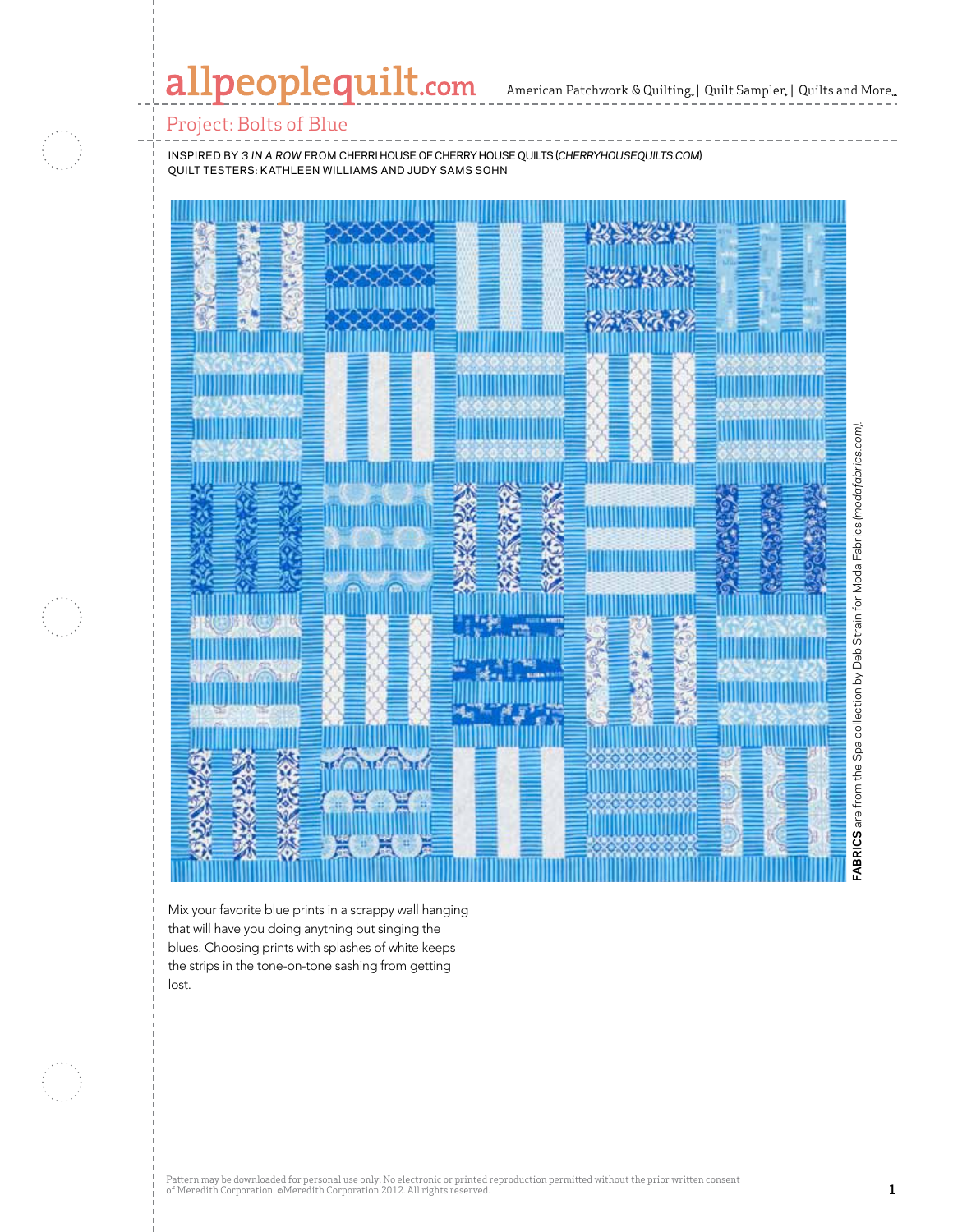# allpeoplequilt.com

Project: Bolts of Blue

#### Materials

- 21⁄8 yards blue stripe (blocks, sashing, binding)
- **•**  17—9×22" pieces (fat eighths) assorted blue prints (blocks)
- 31⁄8 yards backing fabric
- **•**  55" square batting

#### Finished quilt: 47" square Finished block: 71⁄2" square

Quantities are for 44/45"-wide, 100% cotton fabrics. Measurements include  $\frac{1}{4}$ " seam allowances. Sew with right sides together unless otherwise stated.

## Cut fabrics

Cut pieces in the following order.

**From blue stripe, cut:**

- 5-21⁄2×42" binding strips
- 9-2×42" strips for sashing
- **•**  34—2×21" strips

■ 20-2×8" sashing rectangles **From each assorted blue print, cut:**

**•**  3—2×21" strips

## Assemble Blocks

Sew together three matching blue print 2×21" strips and two blue stripe 2×21" strips to make a strip set (Strip Set Diagram). Press seams toward blue print strips. Cut strip set into two 8"-wide blocks. Each block should be 8" square including seam allowances. Repeat to make 25 blocks total (eight sets of two matching blocks and nine single blocks; set aside remaining strip sets from single blocks to use in other projects).

### Assemble Quilt Top

- 1. Cut and piece blue stripe  $2\times 42"$ 
	- strips to make the following:
	- **•** 2—2×47" sashing strips
	- **•** 6—2×44" sashing strips
- 2. Referring to Quilt Assembly Diagram, lay out blocks, blue stripe 2×8" sashing rectangles, and 2×44" sashing strips in 11 vertical rows, rotating every other block 90°.
- **3.** Sew together pieces in each block row. Press seams toward sashing rectangles. Join block rows and 2×44" sashing strips to make quilt center; press seams toward sashing strips.
- 4. Join blue stripe 2×47" sashing strips to top and bottom edges of quilt center to complete quilt top. Press seams toward borders.

## Finish Quilt

- 1. Layer quilt top, batting, and backing; baste. Quilt as desired.
- 2. Bind with blue stripe binding strips.